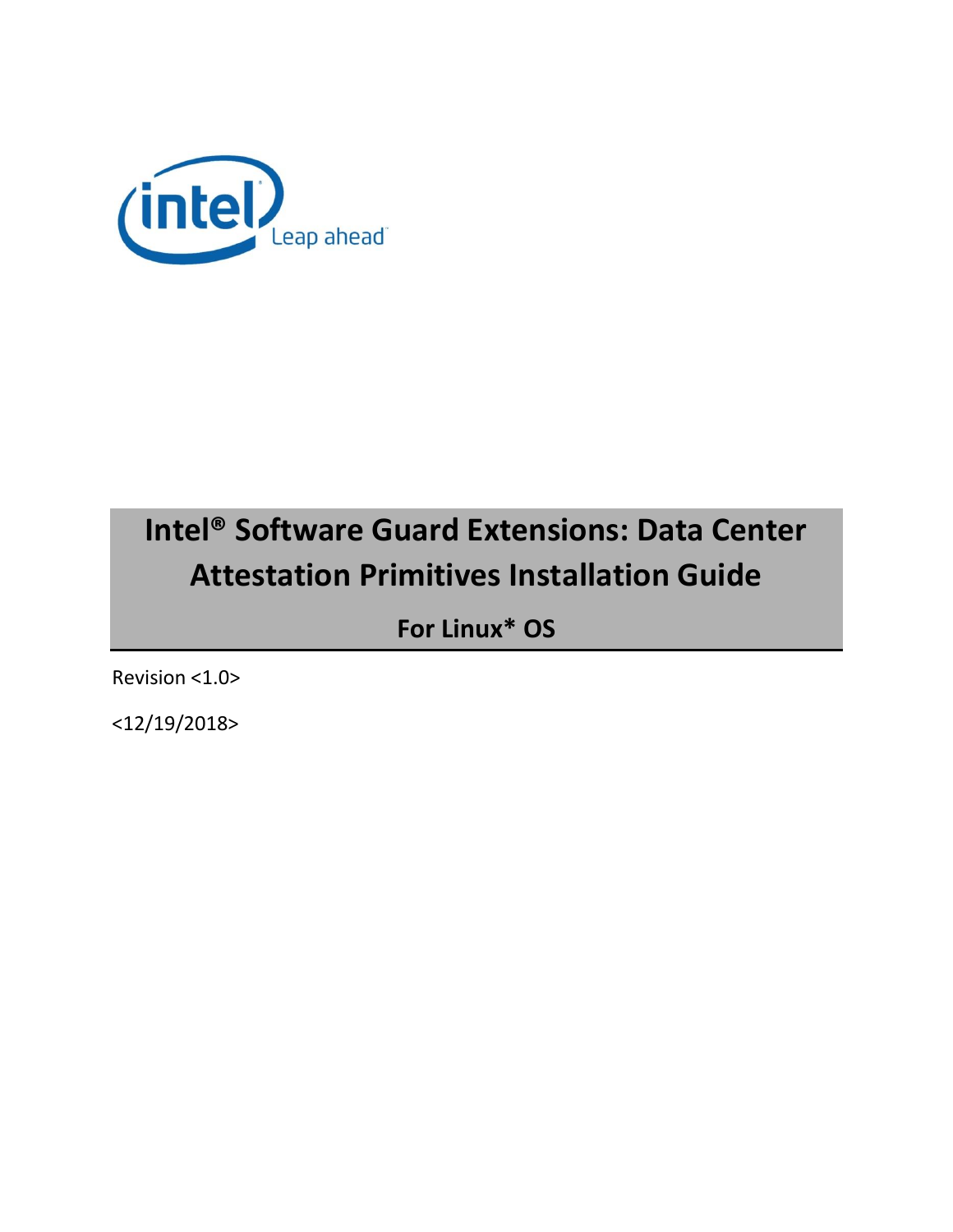# **Table of Contents**

| $\label{eq:interoduction} \mbox{Introduction} \,\, \ldots \,\, \ldots \,\, \ldots \,\, \ldots \,\, \ldots \,\, \ldots \,\, \ldots \,\, \ldots \,\, \ldots \,\, \ldots \,\, \ldots \,\, \ldots \,\, \ldots \,\, \ldots \,\, \ldots \,\, \ldots \,\, \ldots \,\, \ldots \,\, \ldots \,\, \ldots \,\, \ldots \,\, \ldots \,\, \ldots \,\, \ldots \,\, \ldots \,\, \ldots \,\, \ldots \,\, \ldots \,\, \ldots \,\, \ldots \,\, \ldots \,\, \ldots \,\, \ldots \,\, \ldots \$ |
|--------------------------------------------------------------------------------------------------------------------------------------------------------------------------------------------------------------------------------------------------------------------------------------------------------------------------------------------------------------------------------------------------------------------------------------------------------------------------|
|                                                                                                                                                                                                                                                                                                                                                                                                                                                                          |
|                                                                                                                                                                                                                                                                                                                                                                                                                                                                          |
|                                                                                                                                                                                                                                                                                                                                                                                                                                                                          |
|                                                                                                                                                                                                                                                                                                                                                                                                                                                                          |
|                                                                                                                                                                                                                                                                                                                                                                                                                                                                          |
|                                                                                                                                                                                                                                                                                                                                                                                                                                                                          |
|                                                                                                                                                                                                                                                                                                                                                                                                                                                                          |
|                                                                                                                                                                                                                                                                                                                                                                                                                                                                          |
|                                                                                                                                                                                                                                                                                                                                                                                                                                                                          |
|                                                                                                                                                                                                                                                                                                                                                                                                                                                                          |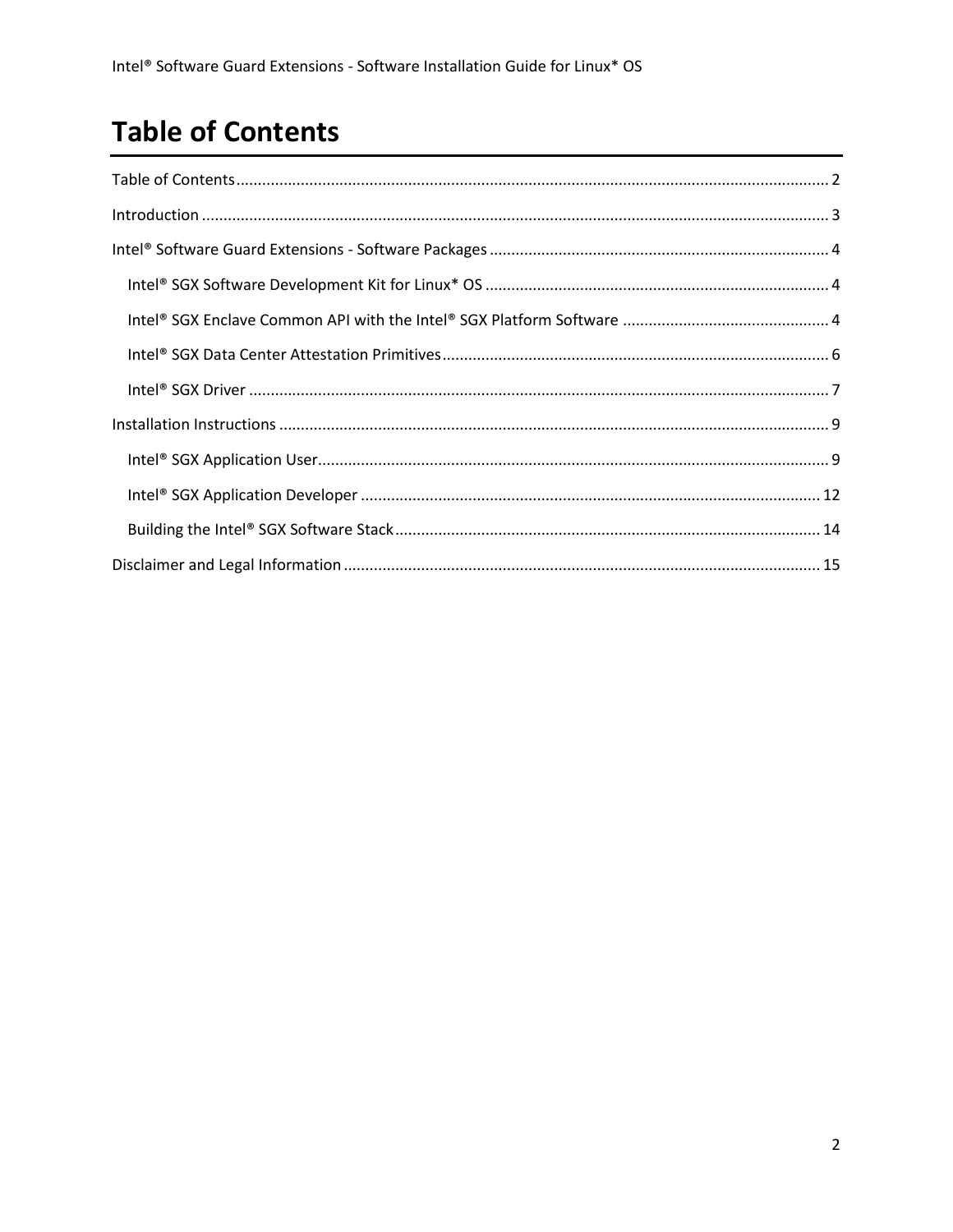# **Introduction**

This document describes installation of the Intel® Software Guard Extensions (Intel® SGX) Software Development Kit (SDK) and Platform Software (PSW) for Linux\* OS and the Intel® SGX Data Center Attestation Primitives (Intel® SGX DCAP) for Linux\* OS. The figure below illustrates the delivery flow of the software components from the source code on GitHub\* to the builds of install packages, which you can download directly fro[m https://01.org/intel-software-guard-extensions](https://01.org/intel-software-guard-extensions) or from a Debian\* repository located a[t https://download.01.org/intel-sgx/sgx\\_repo/ubuntu/.](https://download.01.org/intel-sgx/sgx_repo/ubuntu/)

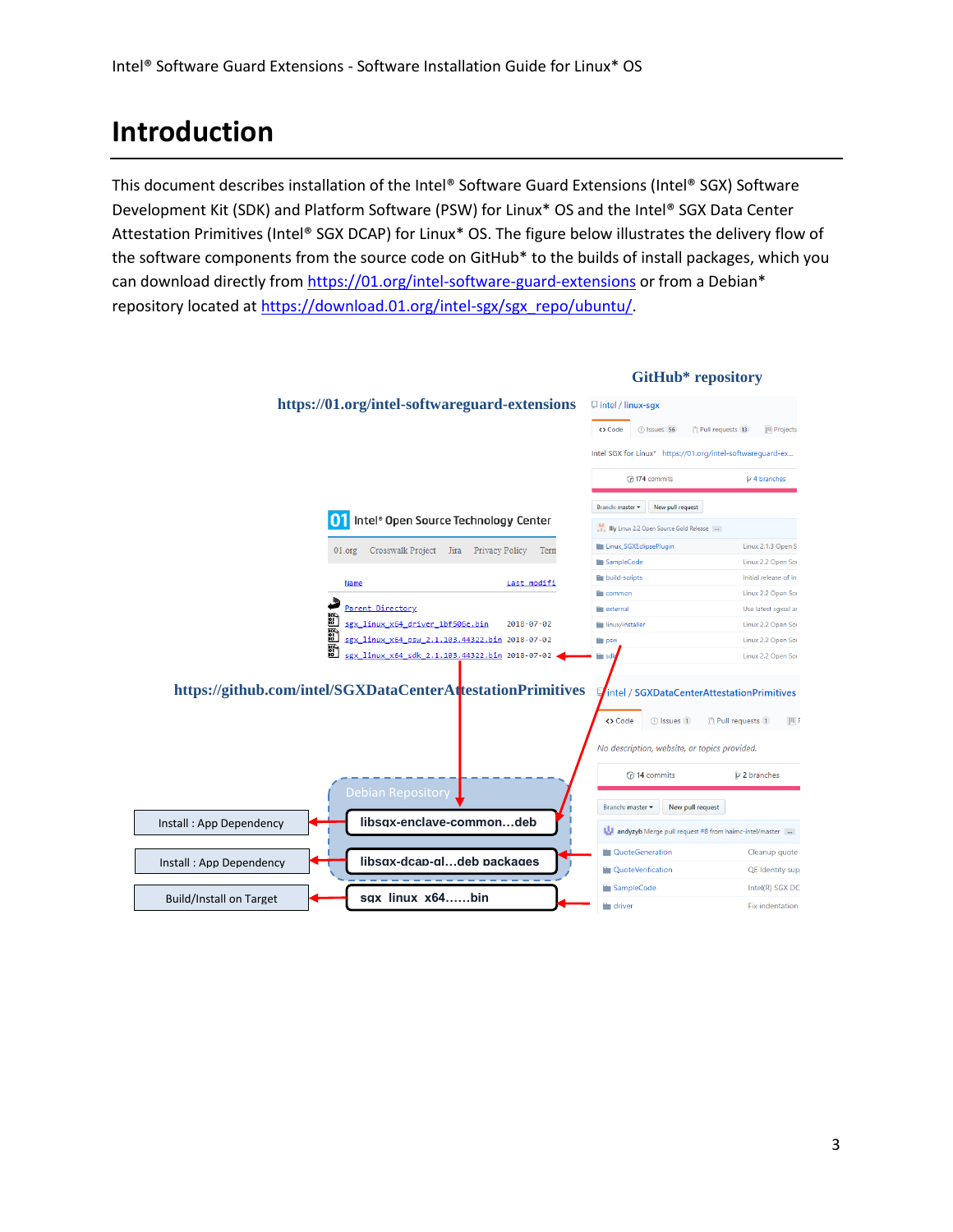# **Intel® Software Guard Extensions - Software Packages**

## **Intel® SGX Software Development Kit for Linux\* OS**

The Intel® Software Guard Extensions Software Development Kit (Intel® SGX SDK) for Linux\* OS provides libraries, tools, reference code, and documentation that help you code, build, and sign Intel SGX enclaves and the applications that host Intel SGX enclaves.

The Intel® SGX SDK installation is provided as a binary file:

- Location[: https://download.01.org/intel-sgx/](https://download.01.org/intel-sgx/) linux-<version>/<OS><OS version>
- Filename: sgx\_linux\_x64\_sdk\_<version>.<br/>build>.bin

#### **Dependencies**

- build-essential
- python
- libsgx-enclave-common (to run sample code)

See *Install the Intel® SGX SDK*: *Prerequisites* here: [https://github.com/intel/linux](https://github.com/intel/linux-sgx/blob/master/README.md)[sgx/blob/master/README.md.](https://github.com/intel/linux-sgx/blob/master/README.md)

#### **Source**

Source code for the Intel® SGX SDK for Linux\* OS is located on GitHub\*:

- Source code: [https://github.com/intel/linux-sgx.](https://github.com/intel/linux-sgx)
- Build instructions: [https://github.com/intel/linux-sgx/blob/master/README.md.](https://github.com/intel/linux-sgx/blob/master/README.md) This document contains detailed instructions on platform configuration and build procedures for the Intel SGX SDK and the Intel SGX PSW for Linux\* OS.
- Build dependencies: [https://github.com/intel/linux-sgx/blob/master/README.md.](https://github.com/intel/linux-sgx/blob/master/README.md) This documents defines installation prerequisites and build dependencies.

# **Intel® SGX Enclave Common API with the Intel® SGX Platform Software**

The Intel® SGX Enclave Common API is bundled with the Intel SGX Platform Software (Intel SGX PSW) for Linux\* OS into a single package. As the Launch Control is provided through the Architectural Enclave Service Manager (AESM) on some systems, and the Intel® SGX Enclave Common API depends on the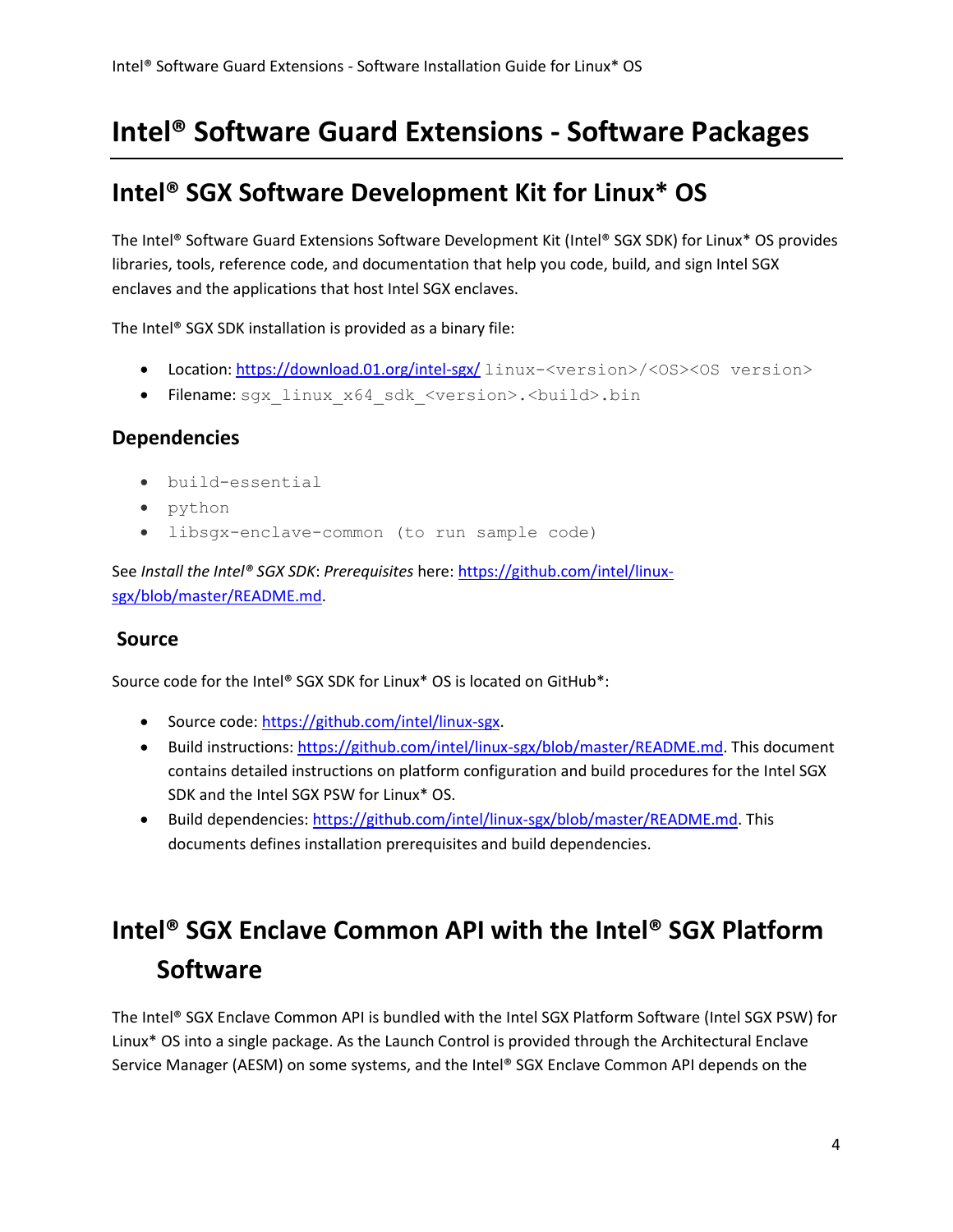Launch Control when used on specific systems, the AESM is bundled into the Intel SGX Enclave Common API. In addition, the package contains the libsgx urts and libsgx ae libraries.

The Intel® SGX Enclave Common API with the Intel® SGX PSW is provided as a Debian\* package:

- Location:
	- o The Debian\* repository: [https://download.01.org/intel-sgx/sgx\\_repo/ubuntu/.](https://download.01.org/intel-sgx/sgx_repo/ubuntu/)
	- Packages (including special developer packages):
		- [https://download.01.org/intel-sgx/sgx\\_repo/ubuntu/pool/main/libs/libsgx](https://download.01.org/intel-sgx/sgx_repo/ubuntu/pool/main/libs/libsgx-enclave-common/)[enclave-common/](https://download.01.org/intel-sgx/sgx_repo/ubuntu/pool/main/libs/libsgx-enclave-common/)
		- [https://download.01.org/intel-sgx/sgx\\_repo/ubuntu/pool/main/libs/libsgx](https://download.01.org/intel-sgx/sgx_repo/ubuntu/pool/main/libs/libsgx-enclave-common-dev/)[enclave-common-dev/](https://download.01.org/intel-sgx/sgx_repo/ubuntu/pool/main/libs/libsgx-enclave-common-dev/)
- Filename: libsgx-enclave-common\_\${version}-\${revision}- \${os}\_\${arch}.deb

### **Dependencies**

The Intel® SGX Enclave Common API with the Intel® SGX Platform Software depends on the following modules:

- libc6
- libcurl3
- libgcc1
- libprotobuf9v5
- $\bullet$  libssl1.0.0
- libstdc++6

See *Install the Intel® SGX PSW*: *Prerequisites* here: [https://github.com/intel/linux](https://github.com/intel/linux-sgx/blob/master/README.md)[sgx/blob/master/README.md.](https://github.com/intel/linux-sgx/blob/master/README.md)

### **Source**

Source code for the Intel® SGX Enclave Common API with Intel SGX Platform Software is located in the same GitHub\* repository where the Intel SGX SDK for Linux\* OS is stored:

- Source code [: https://github.com/intel/linux-sgx.](https://github.com/intel/linux-sgx)
- Build instructions: [https://github.com/intel/linux-sgx/blob/master/README.md.](https://github.com/intel/linux-sgx/blob/master/README.md) This document contains detailed instructions on platform configuration and build procedures for the Intel SGX PSW and the Intel SGX SDK.
- Build dependencies: se[e https://github.com/intel/linux-sgx/blob/master/README.md.](https://github.com/intel/linux-sgx/blob/master/README.md) This documents defines installation prerequisites and build dependencies.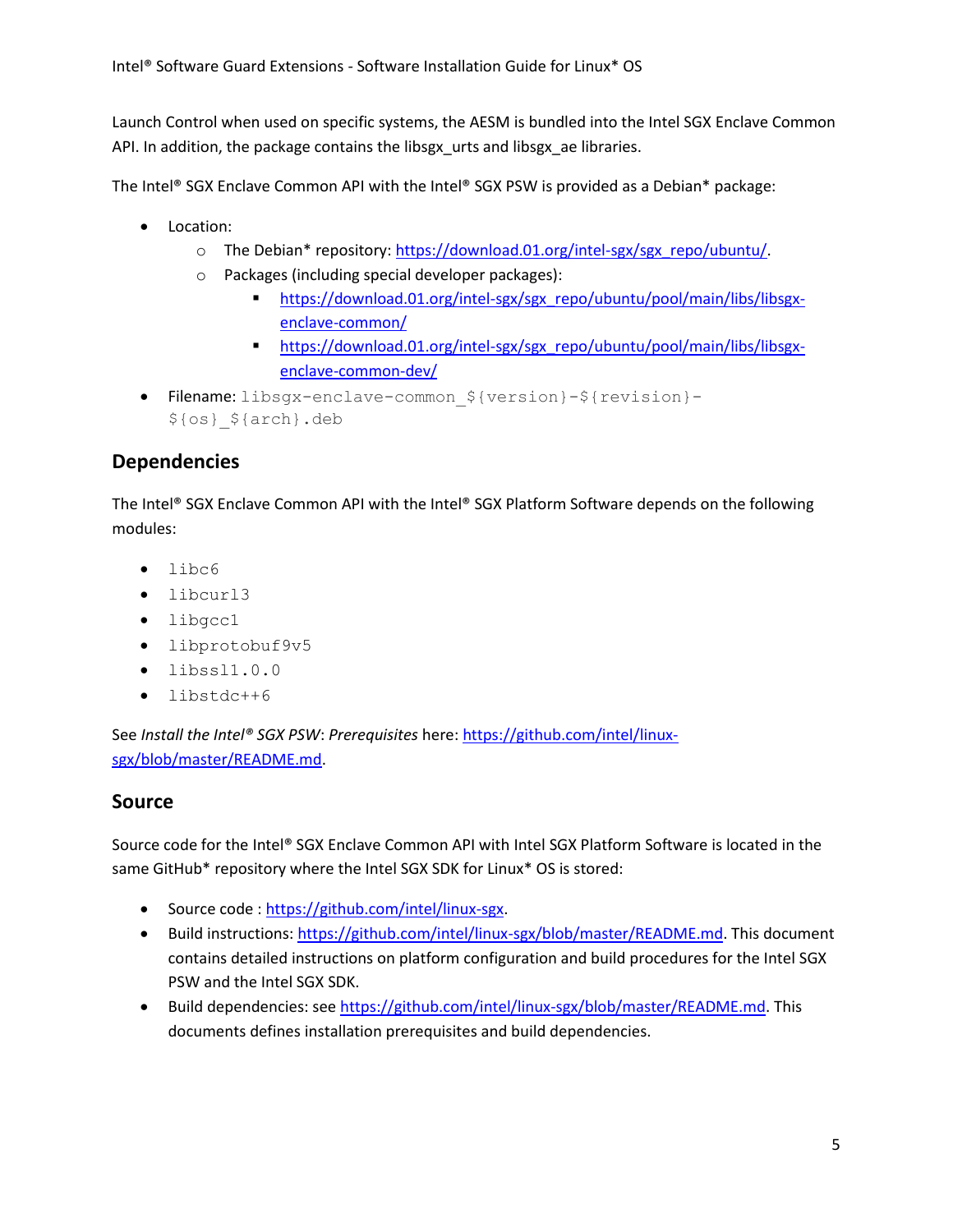## **Intel® SGX Data Center Attestation Primitives**

The Intel ® SGX Data Center Attestation Primitives (Intel® SGX DCAP) contains the following components:

- 1. Intel® SGX DCAP Quote Generation Library, which is used to generate quotes from the attester.
- 2. Intel® SGX DCAP Quote Verification Library, which the attestee uses to verify quotes.
- 3. Intel® SGX Driver. This is an out-of-tree driver, which runs on systems that support the Launch Control Configuration.

### **Intel® SGX DCAP Quote Generation Library**

The components of the Intel® SGX DCAP Quote Generation Library are provided in a Debian\* package:

- Location:
	- o The Debian\* repository: [https://download.01.org/intel-sgx/sgx\\_repo/ubuntu/.](https://download.01.org/intel-sgx/sgx_repo/ubuntu/)
	- o Packages (including separate developer and debugger packages):
		- [https://download.01.org/intel-sgx/sgx\\_repo/ubuntu/pool/main/libs/libsgx-dcap-ql/](https://download.01.org/intel-sgx/sgx_repo/ubuntu/pool/main/libs/libsgx-dcap-ql/)
		- [https://download.01.org/intel-sgx/sgx\\_repo/ubuntu/pool/main/libs/libsgx-dcap-ql](https://download.01.org/intel-sgx/sgx_repo/ubuntu/pool/main/libs/libsgx-dcap-ql-dev/)[dev/](https://download.01.org/intel-sgx/sgx_repo/ubuntu/pool/main/libs/libsgx-dcap-ql-dev/)
		- [https://download.01.org/intel-sgx/sgx\\_repo/ubuntu/pool/main/libs/libsgx-dcap-ql](https://download.01.org/intel-sgx/sgx_repo/ubuntu/pool/main/libs/libsgx-dcap-ql-dbg/)[dbg/](https://download.01.org/intel-sgx/sgx_repo/ubuntu/pool/main/libs/libsgx-dcap-ql-dbg/)
	- $\circ$  Intel® SGX DCAP release directory that also contains packages[: https://01.org/intel](https://01.org/intel-softwareguard-extensions/downloads)[softwareguard-extensions/downloads.](https://01.org/intel-softwareguard-extensions/downloads)
- Filename: libsgx-dcap-ql\_\${version}-\${revision}-\${os}\_\${arch}.deb

#### *Dependencies*

The Intel® SGX Data Center Attestation Primitives depend on the following modules:

libsgx-enclave-common

#### *Source*

The source code is located in the following repository:

- Source Code : <https://github.com/intel/SGXDataCenterAttestationPrimitives/tree/master/QuoteGeneration>
- Build instructions and dependencies: [https://github.com/intel/SGXDataCenterAttestationPrimitives/blob/master/QuoteGeneration/R](https://github.com/intel/SGXDataCenterAttestationPrimitives/blob/master/QuoteGeneration/README.md) [EADME.md.](https://github.com/intel/SGXDataCenterAttestationPrimitives/blob/master/QuoteGeneration/README.md) This document also provides instructions on including the prebuilt or signed enclaves.

### **Intel® SGX DCAP Quote Verification Library**

The Intel® SGX DCAP Quote Verification Library is provided as a source code.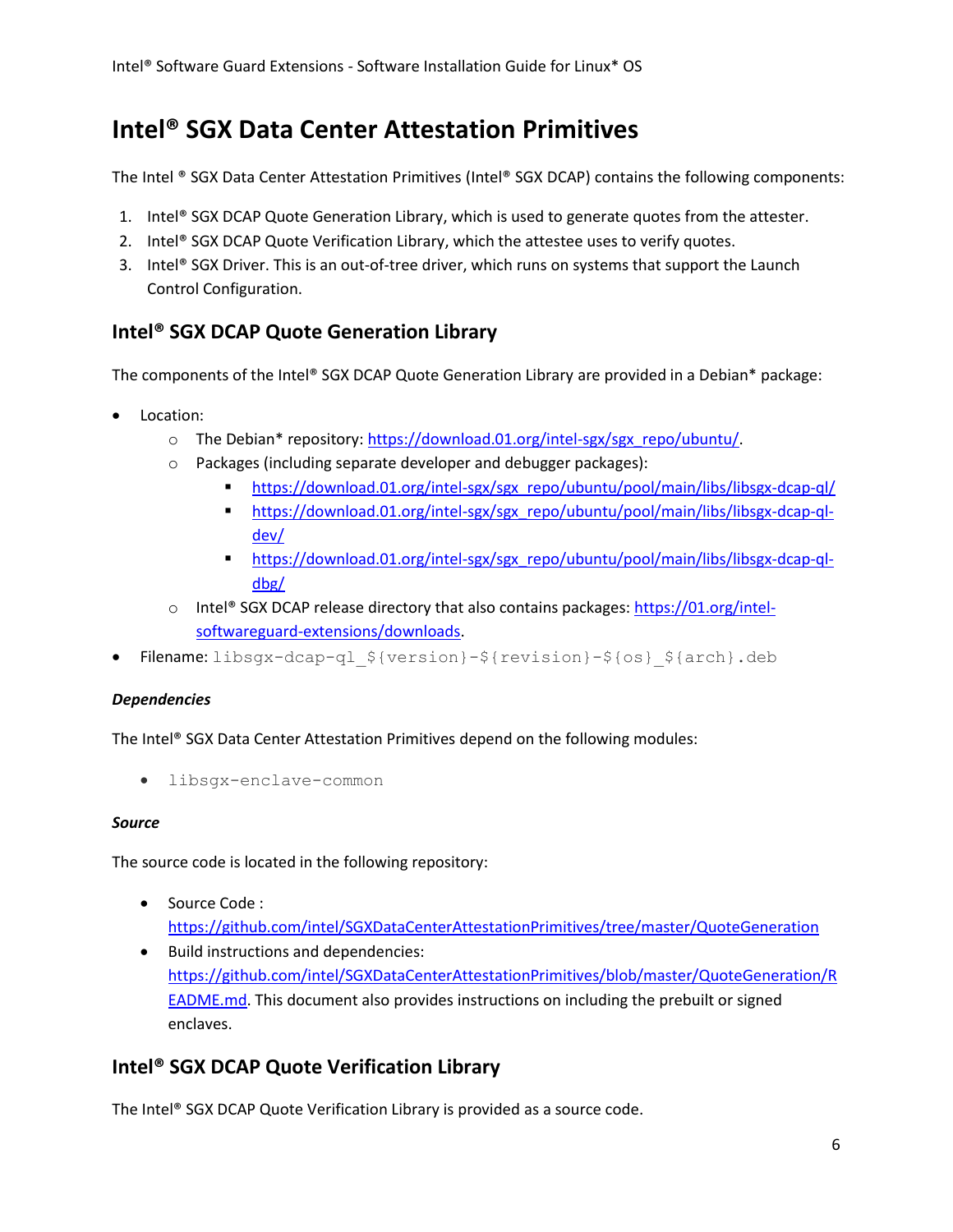#### *Dependencies*

For information on dependencies, see [https://github.com/intel/SGXDataCenterAttestationPrimitives/blob/master/QuoteVerification/README.](https://github.com/intel/SGXDataCenterAttestationPrimitives/blob/master/QuoteVerification/README.md) [md.](https://github.com/intel/SGXDataCenterAttestationPrimitives/blob/master/QuoteVerification/README.md)

#### *Source*

The source code is located in the following repository:

- Source Code : <https://github.com/intel/SGXDataCenterAttestationPrimitives/tree/master/QuoteVerification>
- Build instructions and dependencies: [https://github.com/intel/SGXDataCenterAttestationPrimitives/blob/master/QuoteVerification/R](https://github.com/intel/SGXDataCenterAttestationPrimitives/blob/master/QuoteVerification/README.md) [EADME.md.](https://github.com/intel/SGXDataCenterAttestationPrimitives/blob/master/QuoteVerification/README.md)

### **Intel® SGX Driver**

Se[e Intel® SGX Driver.](#page-6-0)

## <span id="page-6-0"></span>**Intel® SGX Driver**

The Intel® SGX Driver for Linux\* OS is provided for distributions that run on systems supporting the Launch Control Configuration.

- Location[: https://download.01.org/intel-sgx/](https://download.01.org/intel-sgx/) dcap-<version> for dcap-1.0, the location is <https://download.01.org/intel-sgx/dcap-1.0/>
- Filename (for version 1.0): [sgx\\_linux\\_x64\\_driver\\_license\\_updated\\_dcap\\_a06cb75.bin.](https://download.01.org/intel-sgx/dcap-1.0/sgx_linux_x64_driver_license_updated_dcap_a06cb75.bin)

### **Dependencies**

The Intel® SGX Driver for Linux\* OS depends on the following:

- build-essential
- $\bullet$  ocaml
- automake
- autoconf
- libtool
- wget
- python
- libssl-dev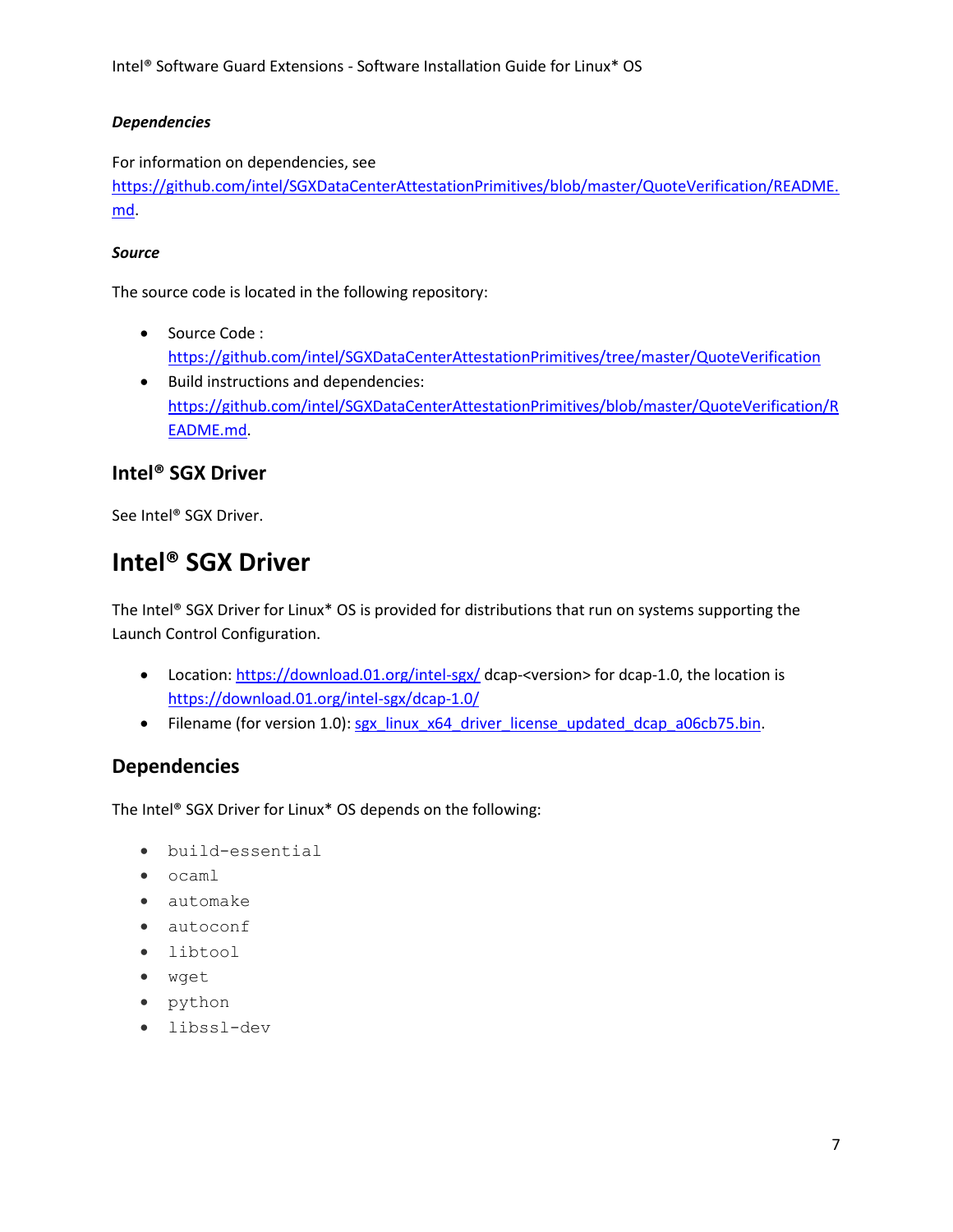Intel® Software Guard Extensions - Software Installation Guide for Linux\* OS

### **Source**

The source code is located on GitHub\*:

- Source code:<https://github.com/intel/SGXDataCenterAttestationPrimitives/tree/master/driver>
- Build instructions and dependencies: [https://github.com/intel/SGXDataCenterAttestationPrimitives/blob/master/driver/README.md.](https://github.com/intel/SGXDataCenterAttestationPrimitives/blob/master/driver/README.md)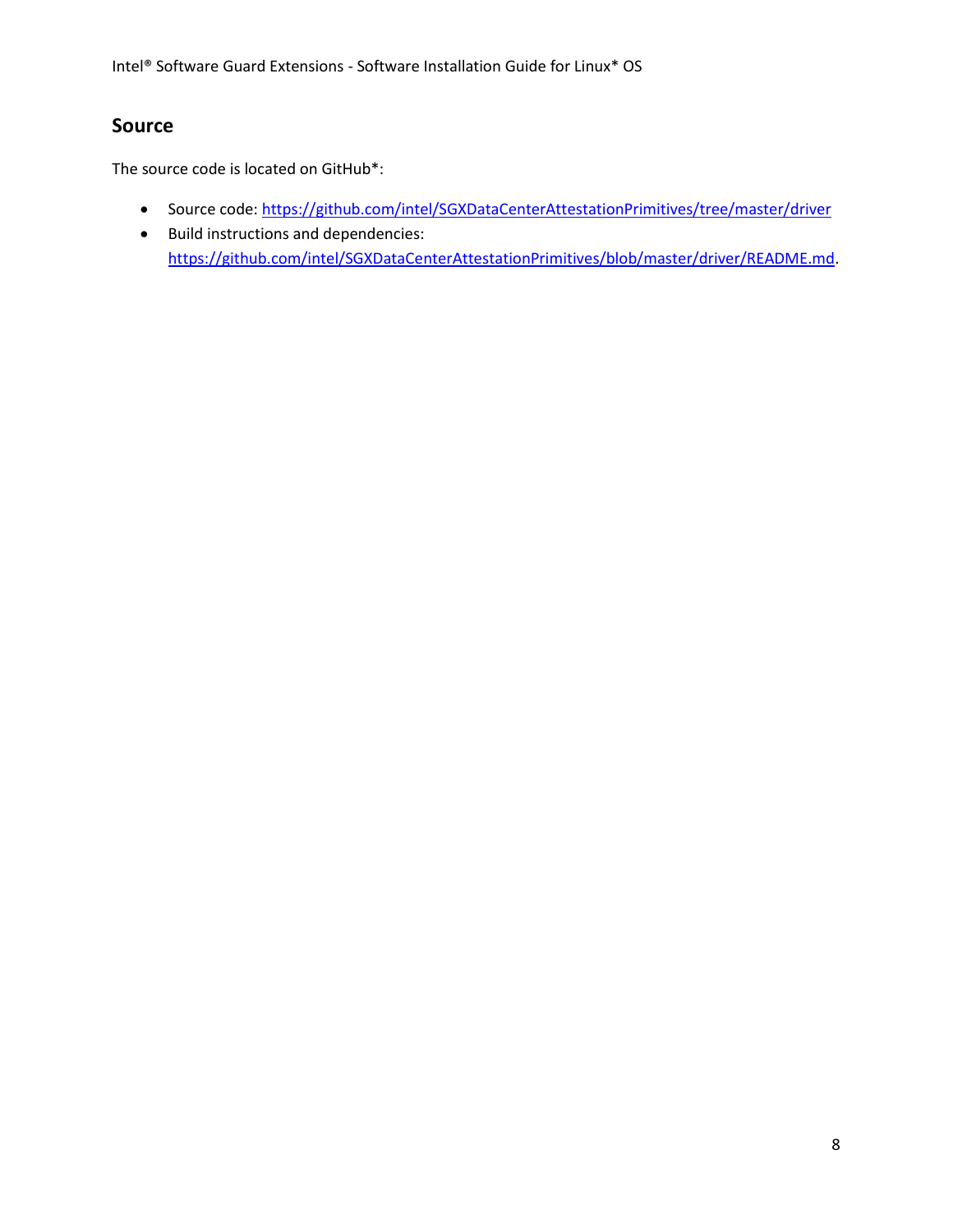# **Installation Instructions**

The installation of the Intel® Software Guard Extensions (Intel® SGX) software packages for Linux\* OS depends on the intended use. Choose the role that describes your needs best:

- **Intel SGX Application User**: you want to install an Intel SGX application, which runs an Intel SGX enclave on the system.
- **Intel SGX Application Developer**: you want to build or develop an Intel SGX application, which runs an Intel SGX enclave on the system.
- **Intel SGX Software Stack Developer or Builder**: you want to build or develop the Intel SGX Software Stack: the Intel SGX Software Development Kit (Intel SGX SDK), the Intel SGX Platform Software (Intel SGX PSW), or the Intel SGX Data Center Attestation Primitives (Intel SGX DCAP).

This section provides shortcuts on system configuration for the needs described above.

## **Intel® SGX Application User**

To run an Intel® SGX Application built with the Intel SGX SDK, install appropriate versions of the Intel SGX Driver, the Intel SGX Platform Software (Intel SGX PSW), and, if used, the Intel SGX DCAP. To install the Intel SGX Platform Software, use the libsgx-enclave-common Debian\* package**.**

To configure the system to run an Intel SGX application:

- 1. Install the Intel® SGX Driver package:
	- a. Since the Intel SGX Driver is built from the driver package, install the required components that support the Intel SGX PSW installation.

**Note:** This command line contains modules needed beyond the Intel SGX Driver installation.

sudo apt-get install build-essential ocaml automake autoconf libtool wget python libssl-dev

b. Download the Intel SGX Driver binary file from the Intel SGX DCAP download directory. See [https://download.01.org/intel-sgx/d](https://download.01.org/intel-sgx/)cap-<version> for the file from a specific release. **Note:** The following commands are specific to the Intel SGX DCAP 1.0 release. For subsequent releases, specify the new release directory and a filename.

```
sudo wget - https://download.01.org/intel-sgx/dcap-
1.0/sgx_linux_x64_driver_license_updated_dcap_a06cb75.bin
```
**Note:** The driver located in the Intel SGX DCAP download directory supports the Launch Control Configuration with a launch enclave, which provides launch tokens to all enclaves on the system. Do not use the driver located in the general Intel SGX Linux\* Release folder because this driver does not support the Launch Control Configuration.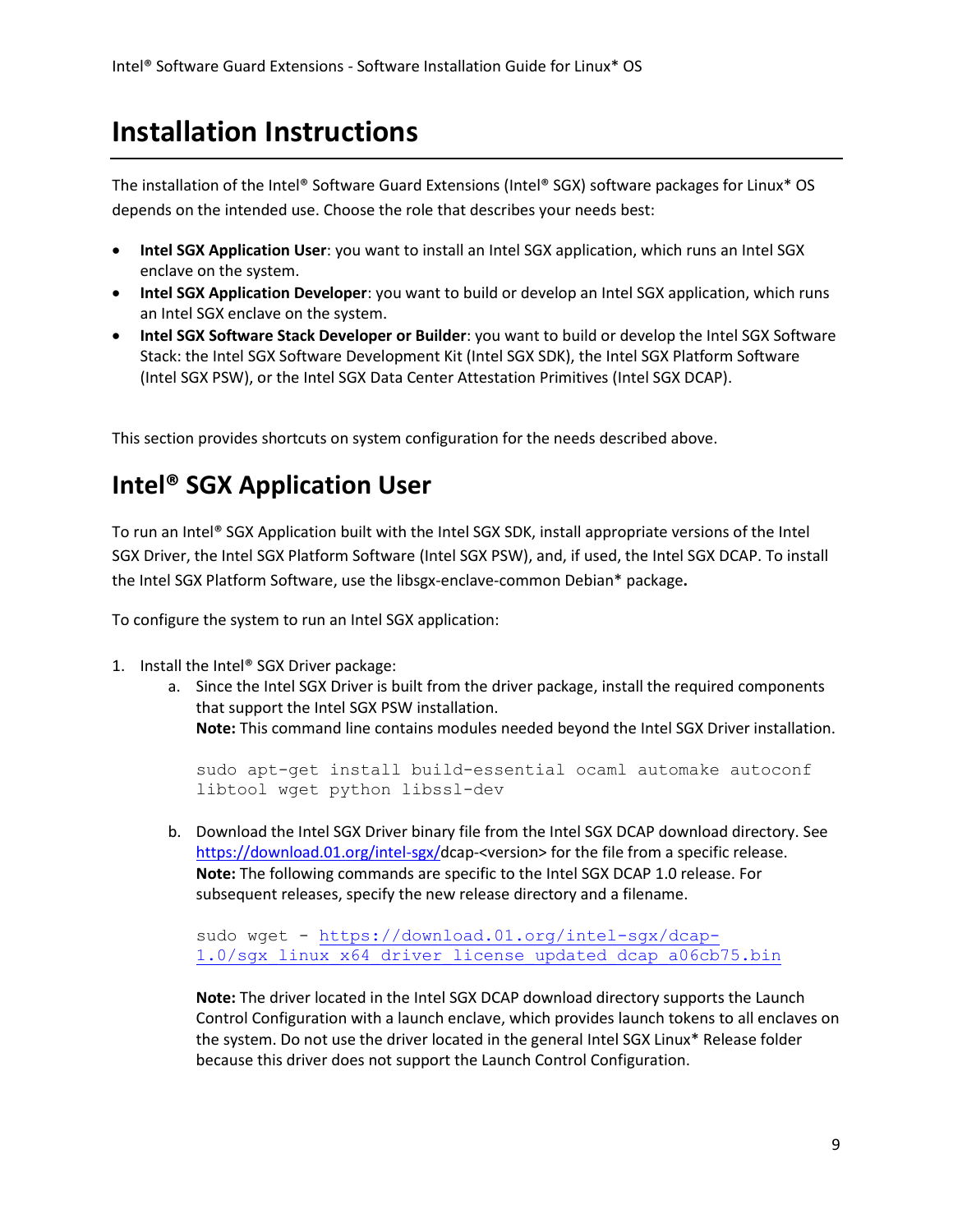c. Set the protections to allow for the .bin file execution:

chmod 777 sgx\_linux\_x64\_driver\_license\_updated\_dcap\_a06cb75.bin

d. Install the file using the following command:

sudo ./ sqx linux x64 driver license updated dcap a06cb75.bin

The installer also loads the Intel® SGX Driver and sets it to be  $auto$ - $load$  when the system reboots.

After the Intel® SGX Driver installation, you can see a generated script uninstall. sh under the /opt/intel/sgxdriver directory. You can use this script to uninstall the driver.

2. Install the libsgx-enclave-common Debian\* package. Use one of the following methods:

- a. Download and install the package manually:
	- i. Open [https://01.org/intel-softwareguard-extensions/downloads.](https://01.org/intel-softwareguard-extensions/downloads)
	- ii. Select the latest Intel® SGX DCAP build.
	- iii. Select the **Intel® SGX Installers for <OS Version>** for your supported system.
	- iv. To install the package, specify a version, a revision, an operating system, and an architecture in the command line below and run it: sudo dpkg -i ./ libsgx-enclave-common \${version}-\${revision}-\${os}\_\${arch}.deb
	- v. Optional: download and install the corresponding debug symbol package:
		- $\circ$  For Ubuntu\* 16.04, debug symbols are included in the executable files in the main .deb file.
		- o For Ubuntu\* 18.04, the packages is provided as a .ddeb file: libsgx-enclave-common\_\${version}-\${revision}- \${os}\_\${arch}.ddeb
- b. Install the package directly from the Intel® SGX Debian\* repository:
	- i. Connect to the network and open a terminal.
	- ii. Add the following repository to your sources:
		- o For Ubuntu\* 16.04:

```
echo 'deb [arch=amd64] https://download.01.org/intel-
sgx/sgx_repo/ubuntu xenial main' | sudo tee 
/etc/apt/sources.list.d/intel-sgx.list
```
o For Ubuntu\* 18.04:

```
echo 'deb [arch=amd64] https://download.01.org/intel-
sgx/sgx_repo/ubuntu bionic main' | sudo tee 
/etc/apt/sources.list.d/intel-sgx.list
```
iii. Add a key to the list of trusted keys used by the apt to authenticate packages: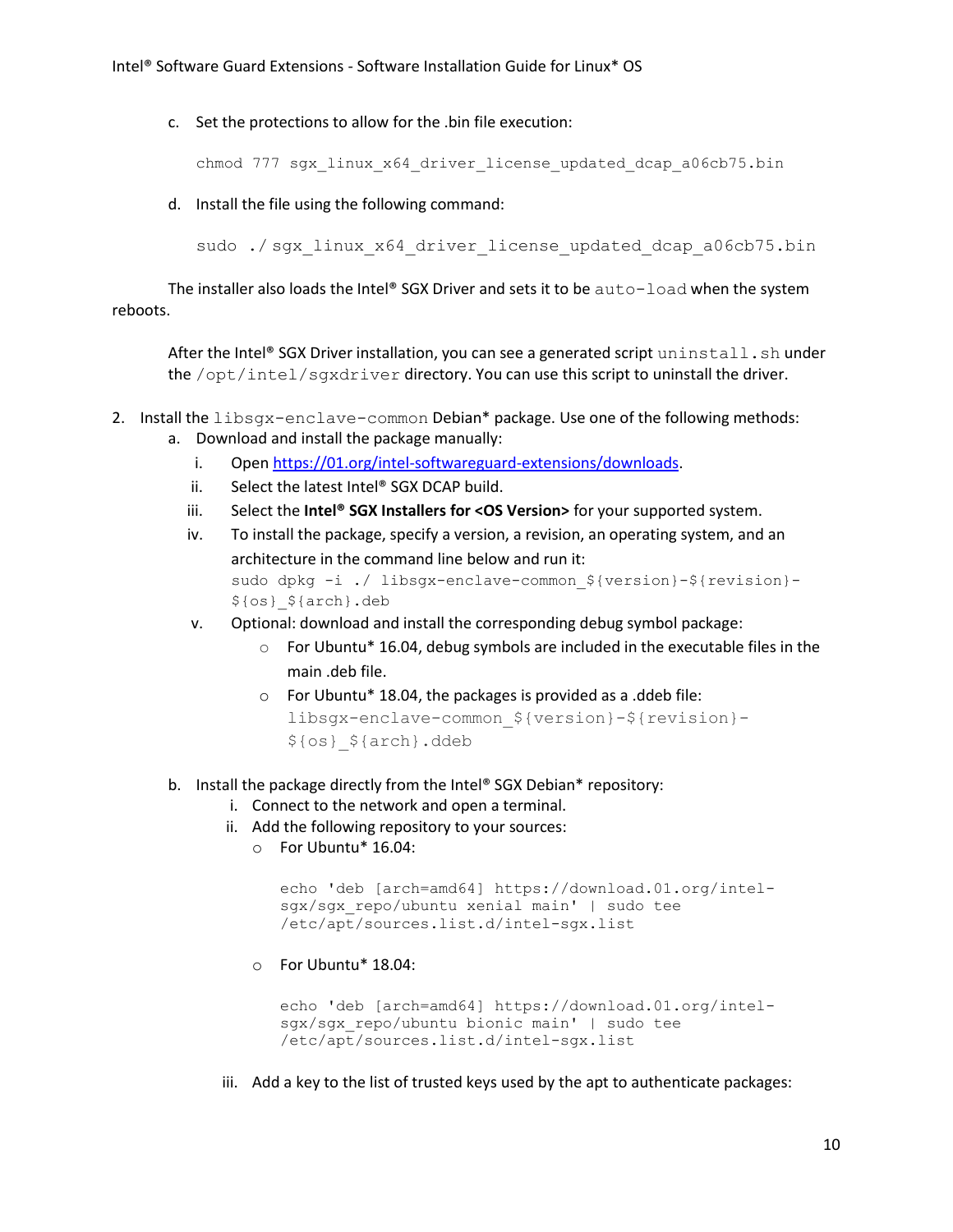```
wget -qO - https://download.01.org/intel-
sgx/sgx repo/ubuntu/intel-sgx-deb.key | sudo apt-key add -
```
iv. Update the apt and install the latest package:

sudo apt-get update sudo apt-get install libsgx-enclave-common

v. Optional: upgrade the packages using one of the following commands:

sudo apt-get upgrade sudo apt-get dist-upgrade

To determine the best option for your system, consult the apt-get manual.

- vi. Optional: to debug with sgx-gdb, install the debug symbol package:
	- o For Ubuntu\* 16.04, the debug symbols are included in the executable.
	- o For Ubuntu\* 18.04, the debug symbols are included in the following package:

sudo apt-get install libsgx-enclave-common-dbgsym

- 3. Install the Intel® Data Center Attestation Primitives (DCAP) Quote Generation Library Debian\* Package. Use one of the following methods:
	- a. Download and install the package manually:
		- i. Open [https://01.org/intel-softwareguard-extensions/downloads.](https://01.org/intel-softwareguard-extensions/downloads)
		- ii. Select the latest Intel SGX DCAP build.
		- iii. Select the **Intel® SGX DCAP Installers for <OS Version>** for your supported system.
		- iv. To install the package, specify a version, a revision, an operating system, and an architecture in the command line below and run it: sudo dpkg -i ./libsgx-dcap-ql\_\${version}-\${revision}- \${os}\_\${arch}.deb
	- b. Install the package directly from the Intel® SGX Debian\* repository:
		- i. Open [https://01.org/intel-softwareguard-extensions/downloads.](https://01.org/intel-softwareguard-extensions/downloads)
		- ii. Select the latest Intel SGX DCAP build.
		- iii. Select the **Intel® SGX DCAP Installers for <OS Version>** for your supported system.
		- iv. Update apt and install the latest package:

sudo apt-get update

sudo apt-get install libsgx-dcap-ql

v. Optional: to debug with sgx-gdb, install the debug symbol package:

sudo apt-get install libsgx-dcap-ql-dbg

4. If the Architectural Enclave Service Manager (AESM) Service is not needed, do the following: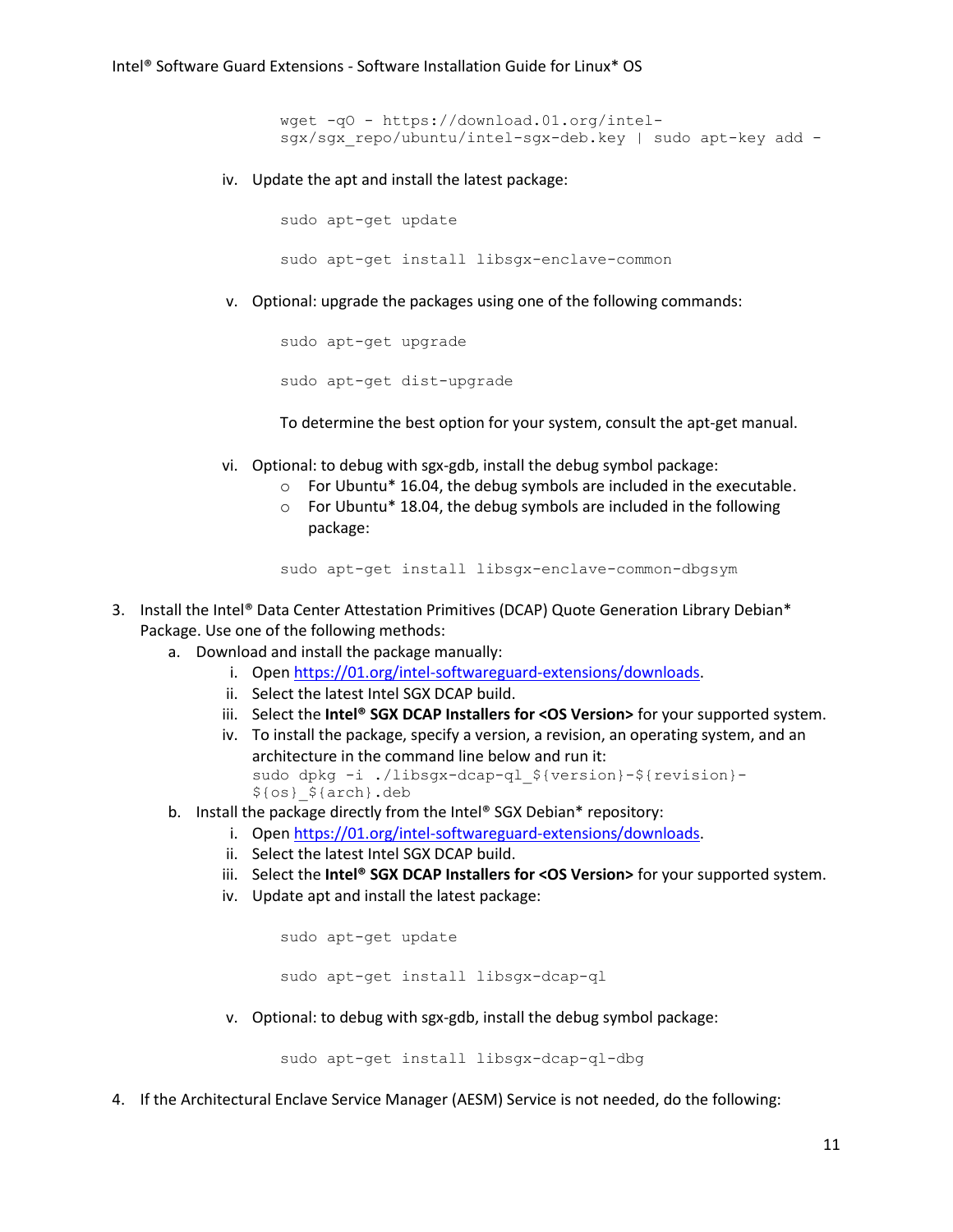a. Stop the AESM service:

sudo systemctl stop aesmd

b. Disable the AESM Service. You can manually re-enable and restart it.

sudo systemctl disable aesmd

**Note**: The AESM Service provides the legacy Launch Control, EPID based attestation and platform services. Disable the AESM service if your system supports these services and/or you want to use them.

## **Intel® SGX Application Developer**

In addition to installing the Intel® Software Guard Extensions Platform Software (Intel® SGX PSW), you should also install the Intel® SGX Software Development Kit (Intel® SGX SDK) and the prerequisite software. To install the Intel SGX SDK:

1. Install the prerequisite software. For more information about prerequisites, see *Install the Intel® SGX SDK*: *Prerequisites*: [https://github.com/intel/linux-sgx/blob/master/README.md.](https://github.com/intel/linux-sgx/blob/master/README.md) Run the following command:

sudo apt-get install build-essential python

2. Download the Intel SGX SDK and install it.

**Note**: The following commands are specific to the Linux\* 2.3 release. For subsequent releases, specify a new release directory and a filename.

a. In the following command line, specify the Intel SGX DCAP version (for example, 1.0), the operation system and its version (for example, ubuntu16.04), the Intel SGX SDK version (for example, 2.3.100), the build (for example, 46354), and run the command:

```
sudo wget - https://download.01.org/intel-sgx/dcap-
<version>/SGX_installers/<OS><OS_version>/sgx_linux_x64_sdk_<version>.<buil
d>.bin
```
b. Adjust the file permissions:

chmod 777 sgx\_linux\_x64\_sdk\_2.3.100.46354.bin

c. Start interactive setup by running the following command:

\$ ./sgx\_linux\_x64\_sdk\_2.3.100.46354.bin

d. When the question **Do you accept this license? [yes/no]** appears, type **yes** and press **Enter** to continue.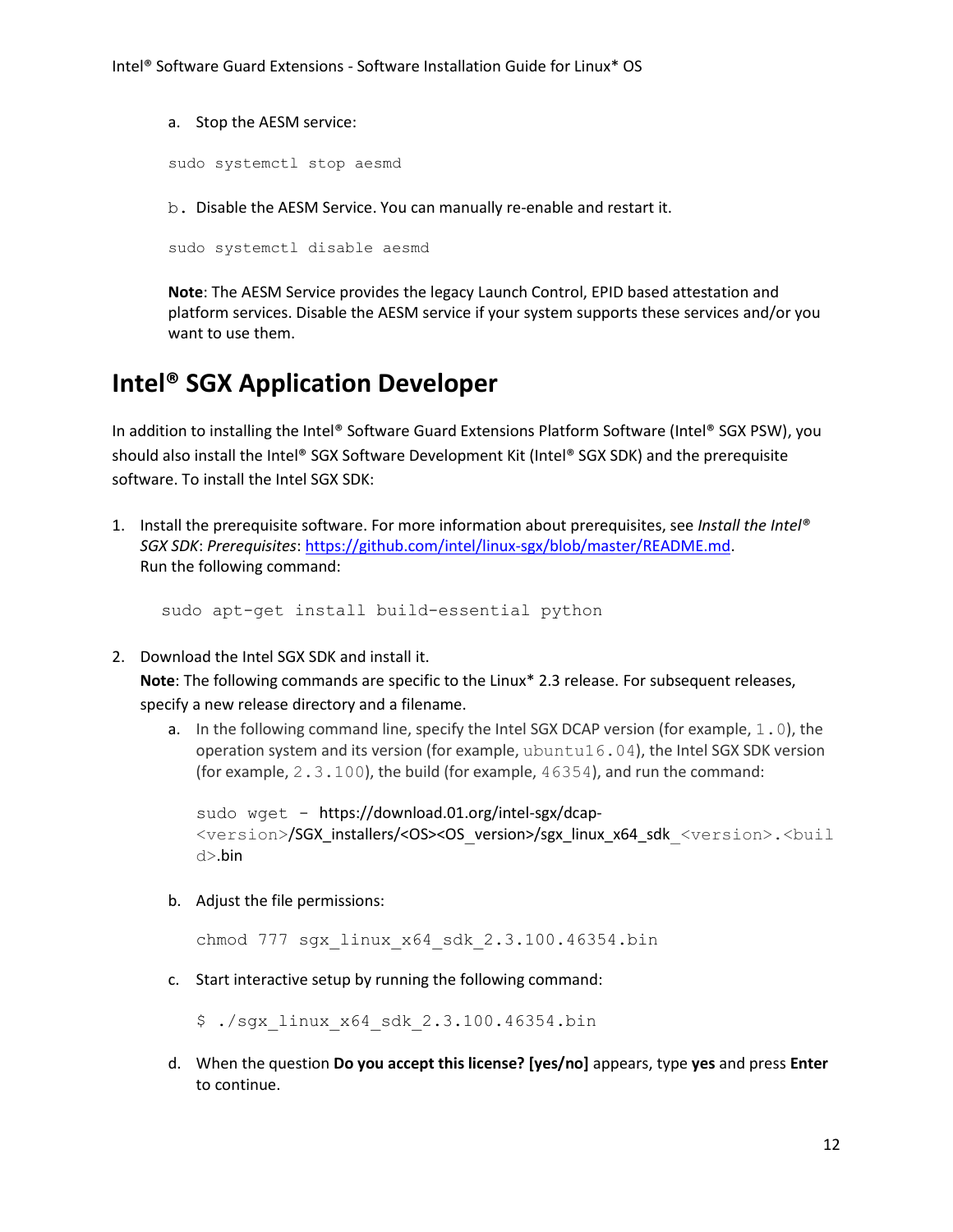- e. When the question **Do you want to install in current directory? [yes/no]** appears, choose one of the following:
	- o If you want to install the components in the current directory, type **yes** and press **Enter.**
	- o If you want to provide another path for the installation, type **no** and press **Enter**.

Now the Intel SGX SDK package is installed into the directory [Your Input] Location]/sgxsdk. In this location you can also find a generated script uninstall.sh, which you can use to uninstall the Intel SGX SDK.

f. To set all environment variables, run:

source [User Input Path]/sgxsdk/environment

- *3.* Install the appropriate developer packages *libsgx-enclave-common-dev* and *libsgx-dcap-ql-dev.*
	- a. To install the latest libsgx-enclave-common-dev package, do one of the following:
		- o Manually download the package from the Debian\* repository: [https://download.01.org/intel-sgx/sgx\\_repo/ubuntu/pool/main/libs/libsgx-enclave](https://download.01.org/intel-sgx/sgx_repo/ubuntu/pool/main/libs/libsgx-enclave-common-dev/)[common-dev/.](https://download.01.org/intel-sgx/sgx_repo/ubuntu/pool/main/libs/libsgx-enclave-common-dev/) The name of the Intel SGX DCAP 1.0 package for the Linux\* 2.3 release is [libsgx-enclave-common-dev\\_2.3.100.0-1\\_amd64.deb.](https://download.01.org/intel-sgx/sgx_repo/ubuntu/pool/main/libs/libsgx-enclave-common-dev/libsgx-enclave-common-dev_2.3.100.0-1_amd64.deb)
		- $\circ$  Configure the platform to install the latest release build from the Debian repository:

sudo apt-get install libsgx-enclave-common-dev

- b. To install the latest libsgx-dcap-gl-dev package, do one of the following:
	- o Manually download the package from the Debian\* repository: [https://download.01.org/intel-sgx/dcap-1.0/DCAP\\_installers/<OS Version>](https://download.01.org/intel-sgx/dcap-1.0/DCAP_installers/%3cOS%20Version%3e). The name of the Intel SGX DCAP 1.0 package for the Linux\* 2.3 release is [libsgx-dcap-ql](https://download.01.org/intel-sgx/dcap-1.0/DCAP_installers/ubuntu16.04/libsgx-dcap-ql-dev_1.0.100.46460-1.0_amd64.deb)dev 1.0.100.46460-1.0\_amd64.deb.
	- o Configure the platform to install the latest release build from the Debian repository:

sudo apt-get install libsgx-dcap-ql-dev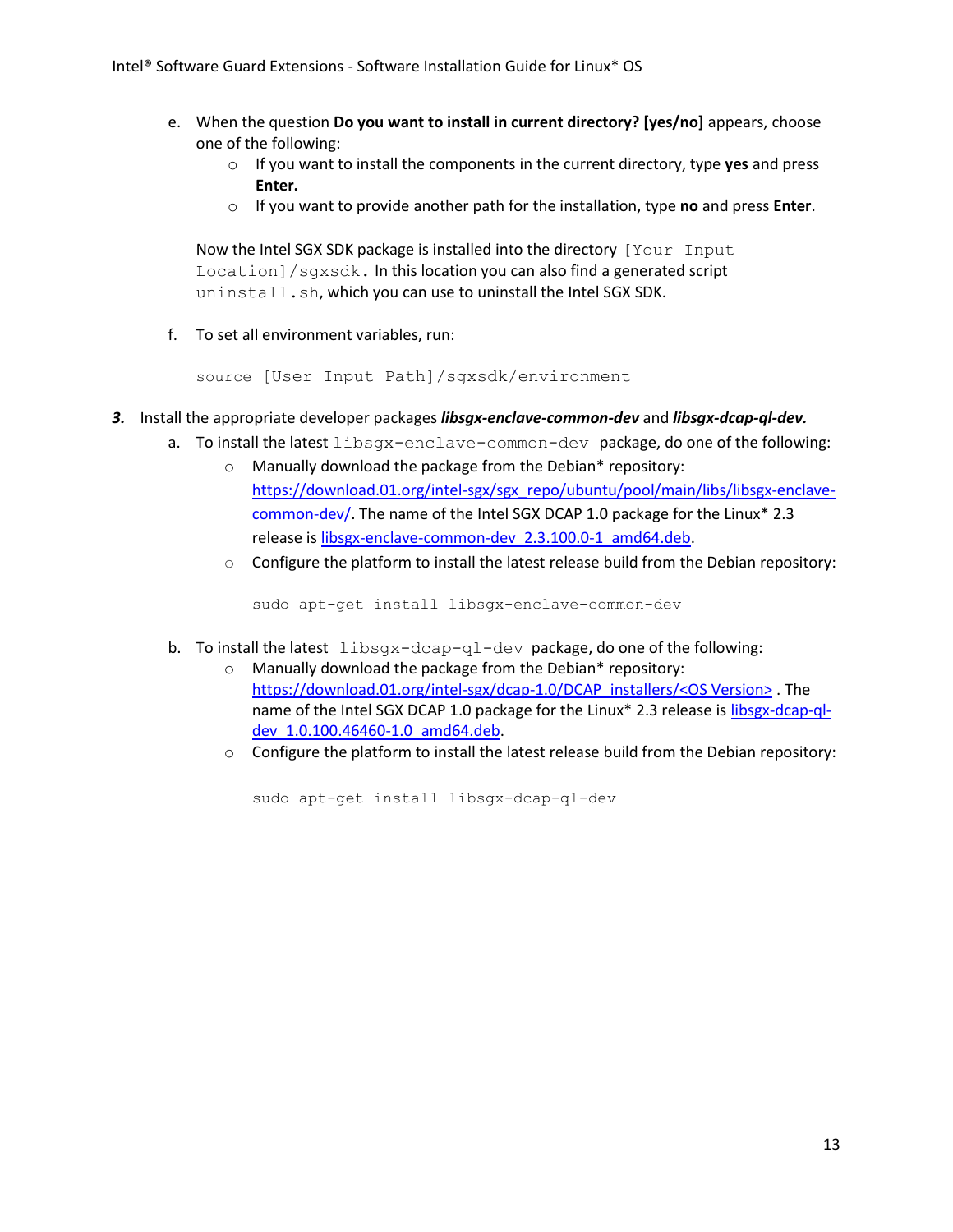## **Building the Intel® SGX Software Stack**

### **Intel® SGX - Platform Software and Software Development Kit**

The source code for the Intel® Software Gurad Extensions Platform Software (Intel® SGX PSW) and the Intel® Software Guard Extensions Software Development Kit (Intel® SGX SDK) is located in the following GitHub\* repository:<https://github.com/intel/linux-sgx> . To build and deploy the packages, follow the instructions detailed in [https://github.com/intel/linux-sgx/blob/master/README.md.](https://github.com/intel/linux-sgx/blob/master/README.md)

#### *Prebuilt Binaries*

To run Intel® SGX enclaves on systems that do not support the Flexible Launch Control and to properly provision and use the EPID attestation, you must build specific enclaves and sign them using Intel® applications. You can download these pre-built enclaves for the Intel® SGX Linux\* 2.3 release from [https://download.01.org/intel-sgx/linux-2.3/prebuilt\\_ae\\_2.3.tar.gz.](https://download.01.org/intel-sgx/linux-2.3/prebuilt_ae_2.3.tar.gz)

In addition, the Intel SDK provides prebuilt optimized libraries in the binary form. You can get these libraries from [https://download.01.org/intel-sgx/linux-2.3/optimized\\_libs\\_2.3.tar.gz.](https://download.01.org/intel-sgx/linux-2.3/optimized_libs_2.3.tar.gz)

Check the SHA256 hash of downloaded libraries using [https://download.01.org/intel-sgx/linux-](https://download.01.org/intel-sgx/linux-2.3/SHA256SUM_prebuilt_2.3.txt)[2.3/SHA256SUM\\_prebuilt\\_2.3.txt.](https://download.01.org/intel-sgx/linux-2.3/SHA256SUM_prebuilt_2.3.txt)

### **Intel® SGX Data Center Attestation Primitives**

The source code for the Intel® Software Guard Extensions Data Center Attestation Primitives (Intel® SGX DCAP) is located in the following GitHub\* repository:

[https://github.com/intel/SGXDataCenterAttestationPrimitives.](https://github.com/intel/SGXDataCenterAttestationPrimitives) To build and deploy the packages, follow the instructions detailed in

[https://github.com/intel/SGXDataCenterAttestationPrimitives/blob/master/README.md.](https://github.com/intel/SGXDataCenterAttestationPrimitives/blob/master/README.md)

#### *Prebuilt Binaries*

To use the Intel SGX DCAP, you must sign specific enclaves using Intel® applications. This includes enclaves used by the Intel® SGX DCAP Quote Generation Library, which are locates here: [https://download.01.org/intel-sgx/dcap-1.0/prebuilt\\_dcap\\_1.0.tar.gz.](https://download.01.org/intel-sgx/dcap-1.0/prebuilt_dcap_1.0.tar.gz) For release notes and other details, se[e https://01.org/intel-softwareguard-extensions/downloads/intel-sgx-dcap-linux-1.0-release.](https://01.org/intel-softwareguard-extensions/downloads/intel-sgx-dcap-linux-1.0-release)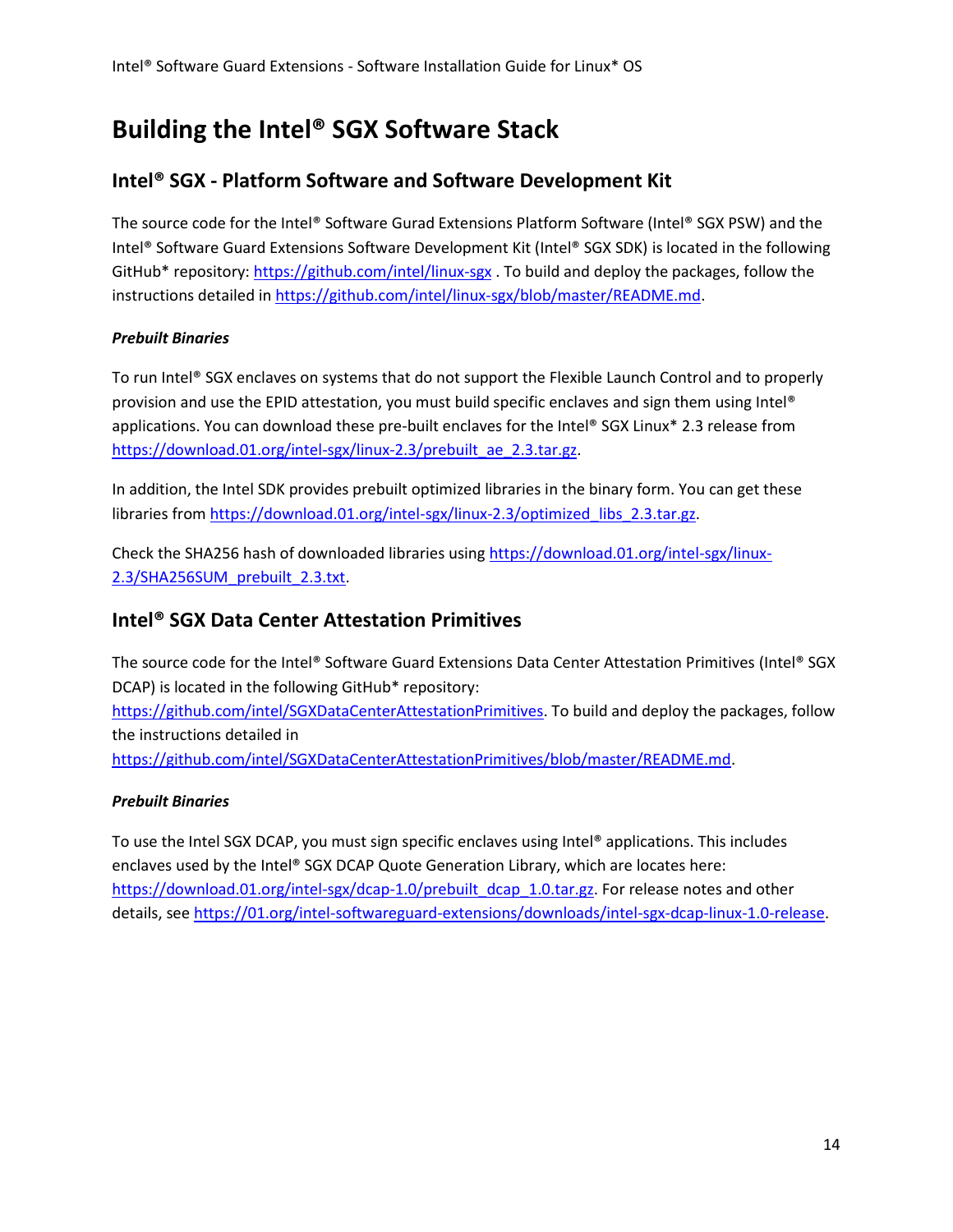# **Disclaimer and Legal Information**

No license (express or implied, by estoppel or otherwise) to any intellectual property rights is granted by this document.

Intel disclaims all express and implied warranties, including without limitation, the implied warranties of merchantability, fitness for a particular purpose, and non-infringement, as well as any warranty arising from course of performance, course of dealing, or usage in trade.

This document contains information on products, services and/or processes in development. All information provided here is subject to change without notice. Contact your Intel representative to obtain the latest forecast, schedule, specifications and roadmaps.

The products and services described may contain defects or errors known as errata which may cause deviations from published specifications. Current characterized errata are available on request.

Intel technologies features and benefits depend on system configuration and may require enabled hardware, software or service activation. Learn more at Intel.com, or from the OEM or retailer.

Copies of documents which have an order number and are referenced in this document may be obtained by calling 1-800-548-4725 or by visiting [www.intel.com/design/literature.htm.](http://www.intel.com/design/literature.htm)

Intel, the Intel logo, Xeon, and Xeon Phi are trademarks of Intel Corporation in the U.S. and/or other countries.

#### **Optimization Notice**

Intel's compilers may or may not optimize to the same degree for non-Intel microprocessors for optimizations that are not unique to Intel microprocessors. These optimizations include SSE2, SSE3, and SSSE3 instruction sets and other optimizations. Intel does not guarantee the availability, functionality, or effectiveness of any optimization on microprocessors not manufactured by Intel. Microprocessordependent optimizations in this product are intended for use with Intel microprocessors. Certain optimizations not specific to Intel microarchitecture are reserved for Intel microprocessors. Please refer to the applicable product User and Reference Guides for more information regarding the specific instruction sets covered by this notice.

Notice revision #20110804

\* Other names and brands may be claimed as the property of others.

#### **Copyright 2014-2018 Intel Corporation.**

This software and the related documents are Intel copyrighted materials, and your use of them is governed by the express license under which they were provided to you (**License**). Unless the License